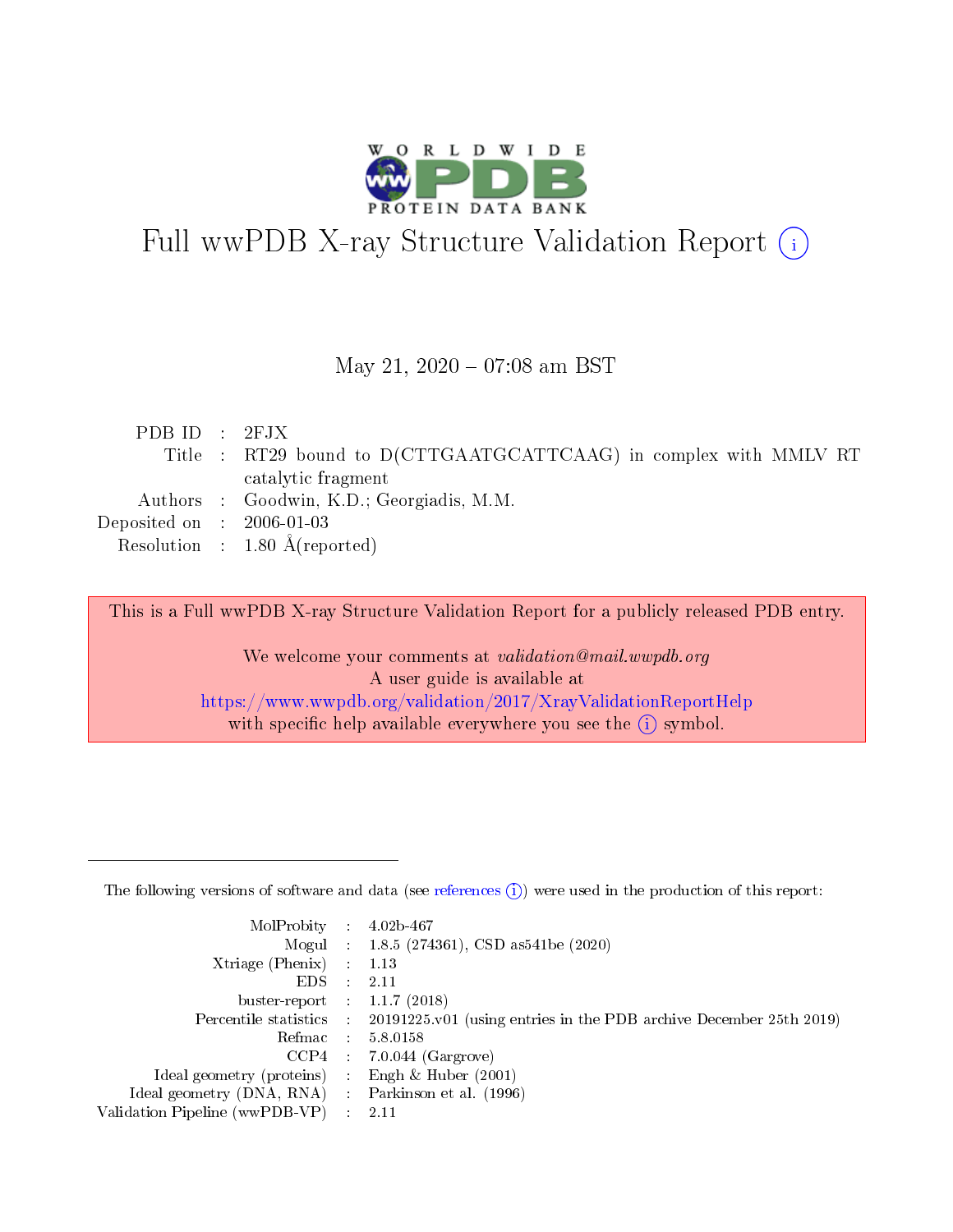# 1 [O](https://www.wwpdb.org/validation/2017/XrayValidationReportHelp#overall_quality)verall quality at a glance  $(i)$

The following experimental techniques were used to determine the structure: X-RAY DIFFRACTION

The reported resolution of this entry is 1.80 Å.

Percentile scores (ranging between 0-100) for global validation metrics of the entry are shown in the following graphic. The table shows the number of entries on which the scores are based.



| Metric                | Whole archive<br>(# $\rm{Entries}$ ) | Similar resolution<br>$(\#\text{Entries}, \text{resolution range}(\text{\AA}))$ |
|-----------------------|--------------------------------------|---------------------------------------------------------------------------------|
| Clashscore            | 141614                               | 6793 $(1.80-1.80)$                                                              |
| Ramachandran outliers | 138981                               | $6697(1.80-1.80)$                                                               |
| Sidechain outliers    | 138945                               | 6696 (1.80-1.80)                                                                |
| RSRZ outliers         | 127900                               | $5850(1.80-1.80)$                                                               |

The table below summarises the geometric issues observed across the polymeric chains and their fit to the electron density. The red, orange, yellow and green segments on the lower bar indicate the fraction of residues that contain outliers for  $\geq=3$ , 2, 1 and 0 types of geometric quality criteria respectively. A grey segment represents the fraction of residues that are not modelled. The numeric value for each fraction is indicated below the corresponding segment, with a dot representing fractions  $\epsilon=5\%$  The upper red bar (where present) indicates the fraction of residues that have poor fit to the electron density. The numeric value is given above the bar.

|  | $\boxed{\text{Mol}}$ Chain   Length | Quality of chain |     |  |
|--|-------------------------------------|------------------|-----|--|
|  |                                     | 13%<br>88%       |     |  |
|  |                                     | 13%<br>88%       |     |  |
|  | 255                                 | 13%<br>76%       | 21% |  |

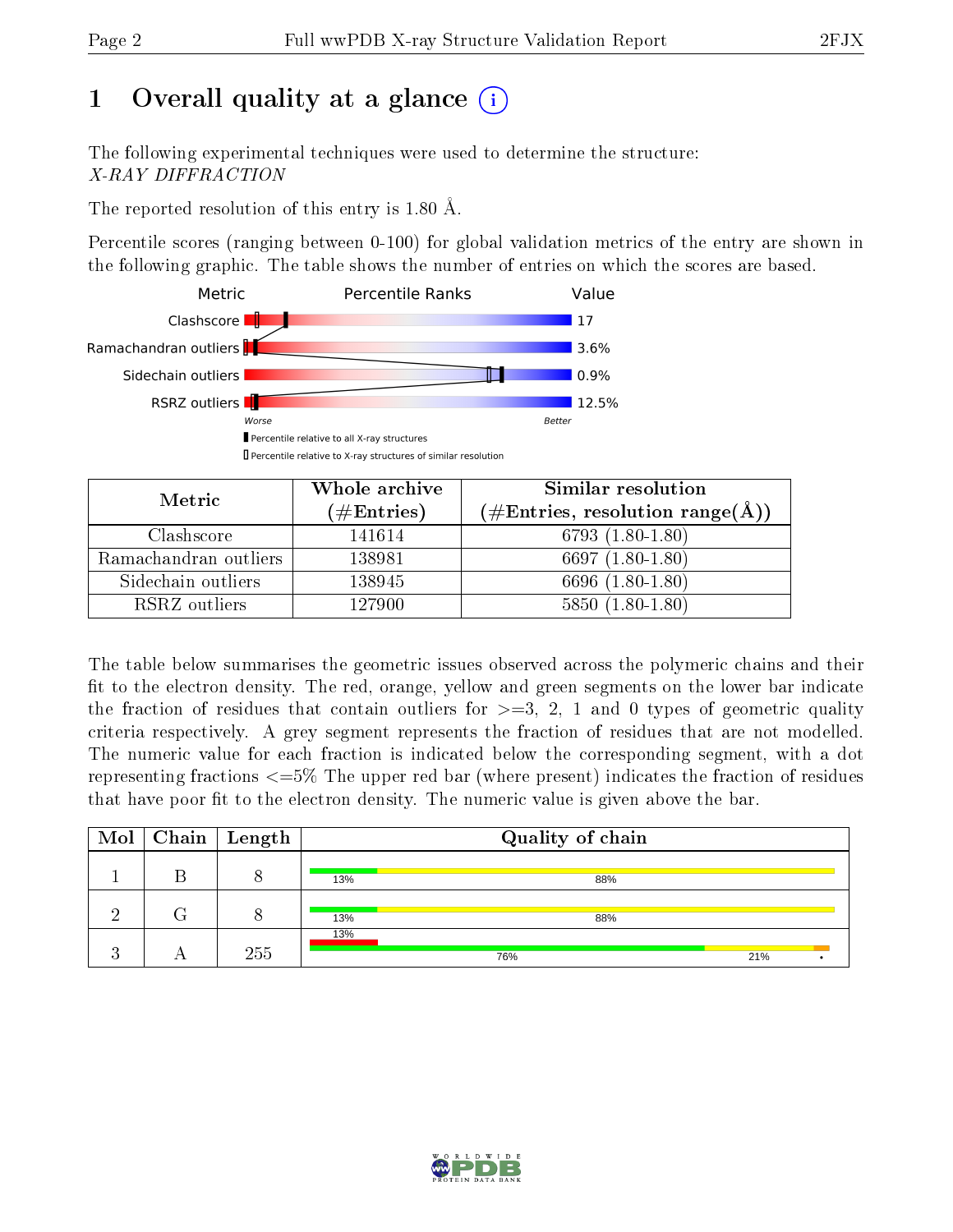# 2 Entry composition  $\binom{1}{1}$

There are 5 unique types of molecules in this entry. The entry contains 2631 atoms, of which 0 are hydrogens and 0 are deuteriums.

In the tables below, the ZeroOcc column contains the number of atoms modelled with zero occupancy, the AltConf column contains the number of residues with at least one atom in alternate conformation and the Trace column contains the number of residues modelled with at most 2 atoms.

Molecule 1 is a DNA chain called 5'-D(\*CP\*TP\*TP\*GP\*AP\*AP\*TP\*G)-3'.

| Mol | $\mid$ Chain $\mid$ Residues $\mid$ |              |       | $\rm{Atoms}$ |  | $\text{ZeroOcc} \mid \text{AltConf} \mid \text{Trace}$ |  |
|-----|-------------------------------------|--------------|-------|--------------|--|--------------------------------------------------------|--|
|     |                                     | Total<br>162 | $C-N$ | 79 29 47     |  |                                                        |  |

• Molecule 2 is a DNA chain called  $5^{\prime}$ -D(P\*CP\*AP\*TP\*TP\*CP\*AP\*AP\*G)-3'.

| Mol | $\mid$ Chain $\mid$ Residues |              |                      | <b>Atoms</b> |      | $\text{ZeroOcc} \mid \text{AltConf} \mid \text{Trace}$ |  |
|-----|------------------------------|--------------|----------------------|--------------|------|--------------------------------------------------------|--|
| ∠   |                              | Total<br>163 | $\sim$ $\sim$ $\sim$ | -N-<br>78 30 | - 47 |                                                        |  |

Molecule 3 is a protein called Reverse transcriptase.

| Mol | $\Box$ Chain | $\perp$ Residues | Atoms                      |        |       |     | $ZeroOcc \mid$ | $\mid$ AltConf $\mid$ Trace $\mid$ |  |  |
|-----|--------------|------------------|----------------------------|--------|-------|-----|----------------|------------------------------------|--|--|
|     |              | $255\,$          | $_{\rm Total}$<br>$2053\,$ | 1320 - | - 357 | 369 | −              |                                    |  |  |

 Molecule 4 is 2-(4-(4-CARBAMIMIDOYLPHENOXY)PHENYL)-1H-BENZO[D]IMIDAZO LE-6-CARBOXIMIDAMIDE (three-letter code: HXL) (formula:  $C_{21}H_{18}N_6O$ ).

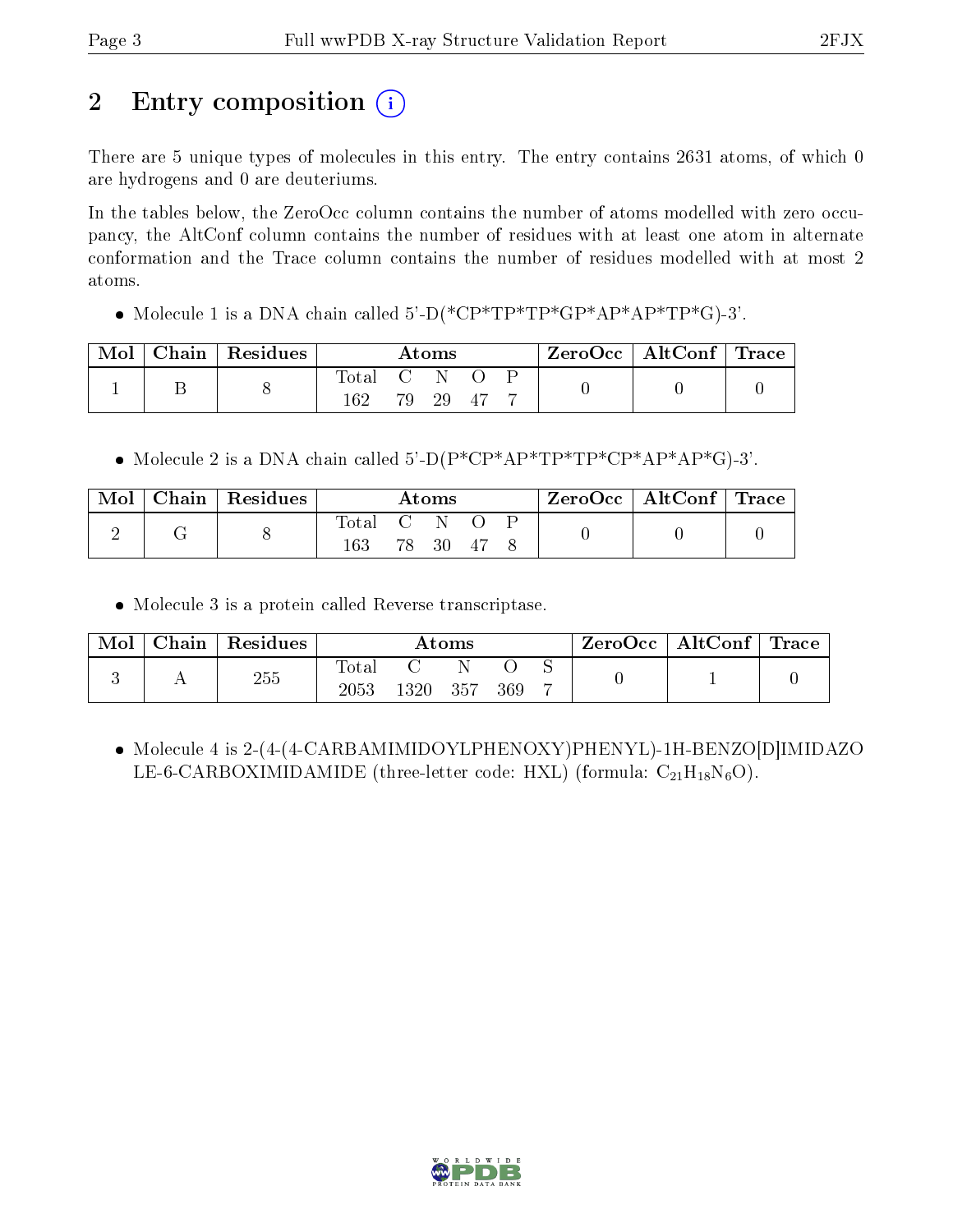

|  | $\text{Mol}$   Chain   Residues | Atoms     |    |  |  | $ZeroOcc \mid AltConf \mid$ |
|--|---------------------------------|-----------|----|--|--|-----------------------------|
|  |                                 | Total C N |    |  |  |                             |
|  |                                 |           | 21 |  |  |                             |

• Molecule 5 is water.

|    |   | Mol   Chain   Residues | Atoms                        | $ZeroOcc \mid AltConf \mid$ |
|----|---|------------------------|------------------------------|-----------------------------|
| 5  | В |                        | Total O                      |                             |
| .b | G |                        | Total O                      |                             |
| b  | А | 215                    | Total<br>- ( )<br>215<br>215 |                             |

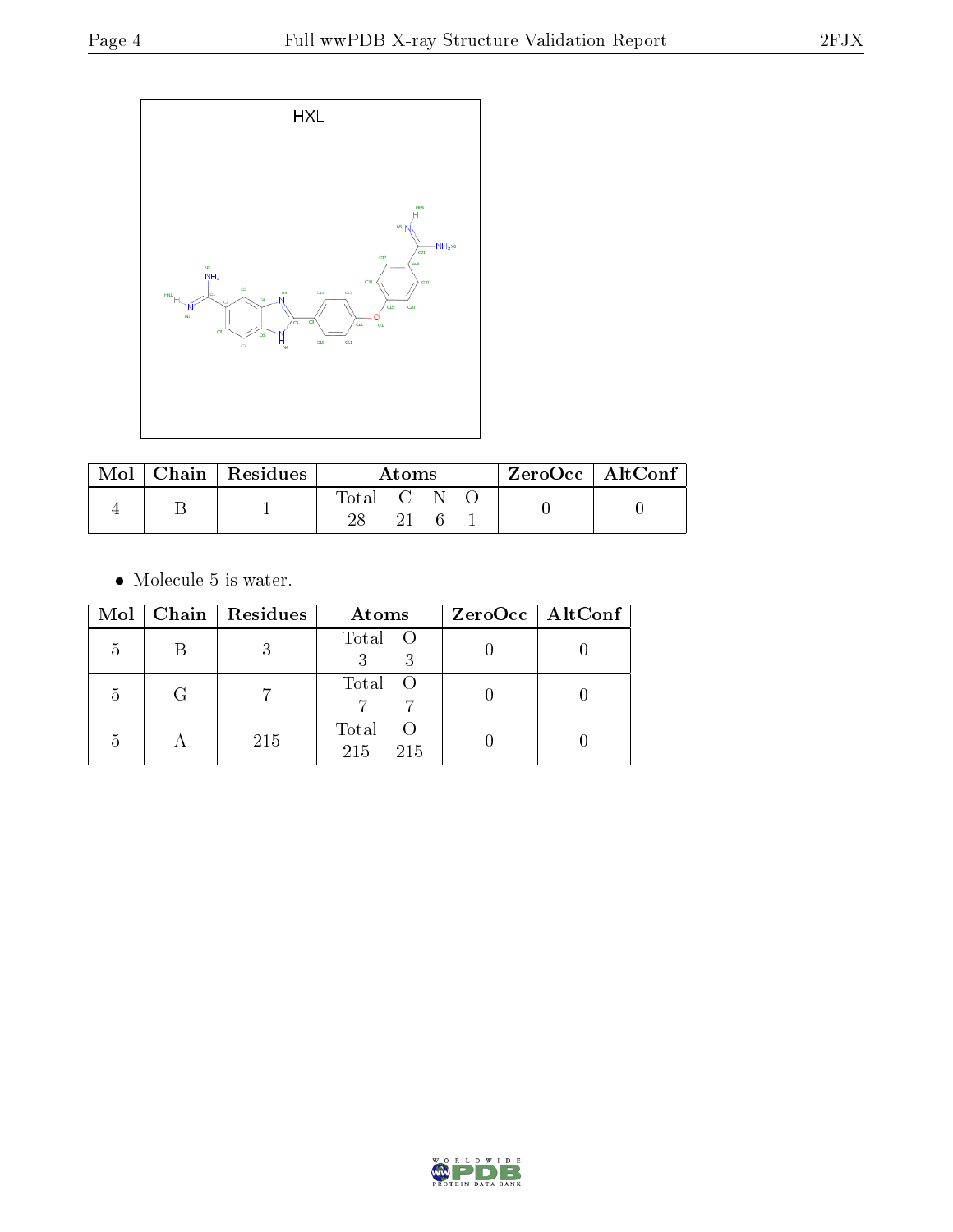# 3 Residue-property plots  $(i)$

These plots are drawn for all protein, RNA and DNA chains in the entry. The first graphic for a chain summarises the proportions of the various outlier classes displayed in the second graphic. The second graphic shows the sequence view annotated by issues in geometry and electron density. Residues are color-coded according to the number of geometric quality criteria for which they contain at least one outlier: green  $= 0$ , yellow  $= 1$ , orange  $= 2$  and red  $= 3$  or more. A red dot above a residue indicates a poor fit to the electron density (RSRZ  $> 2$ ). Stretches of 2 or more consecutive residues without any outlier are shown as a green connector. Residues present in the sample, but not in the model, are shown in grey.

• Molecule 1: 5'-D(\*CP\*TP\*TP\*GP\*AP\*AP\*TP\*G)-3'



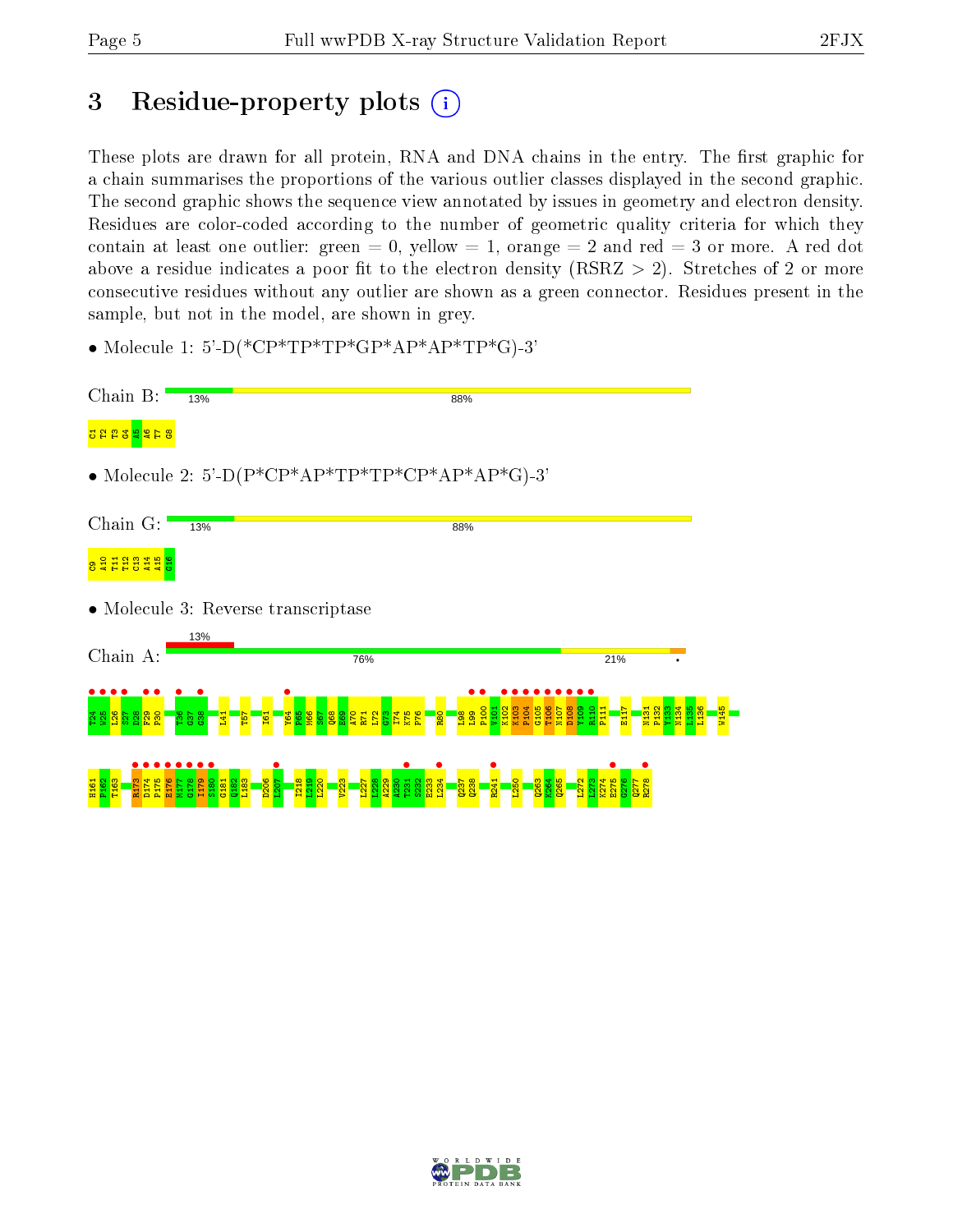# 4 Data and refinement statistics  $(i)$

| Property                                                   | Value                                                  | Source     |
|------------------------------------------------------------|--------------------------------------------------------|------------|
| Space group                                                | P 21 21 2                                              | Depositor  |
| Cell constants                                             | $54.75\text{\AA}$ $145.45\text{\AA}$ $46.85\text{\AA}$ | Depositor  |
| a, b, c, $\alpha$ , $\beta$ , $\gamma$                     | $90.00^{\circ}$ $90.00^{\circ}$<br>$90.00^{\circ}$     |            |
| Resolution $(A)$                                           | 50.00<br>1.80<br>$\frac{1}{2}$                         | Depositor  |
|                                                            | 33.69<br>$-1.80$                                       | <b>EDS</b> |
| $\%$ Data completeness                                     | (Not available) $(50.00-1.80)$                         | Depositor  |
| (in resolution range)                                      | $95.7(33.69-1.80)$                                     | <b>EDS</b> |
| $R_{merge}$                                                | (Not available)                                        | Depositor  |
| $\mathrm{R}_{sym}$                                         | $(Not\ avariable)$                                     | Depositor  |
| $\langle I/\sigma(I) \rangle^{-1}$                         | 6.64 (at $1.79\text{\AA})$                             | Xtriage    |
| Refinement program                                         | $\overline{\text{CNS} 1.0}$                            | Depositor  |
| $R, R_{free}$                                              | 0.234<br>0.266                                         | Depositor  |
|                                                            | (Not available)<br>0.233                               | DCC        |
| $R_{free}$ test set                                        | No test flags present.                                 | wwPDB-VP   |
| Wilson B-factor $(A^2)$                                    | 25.5                                                   | Xtriage    |
| Anisotropy                                                 | 0.346                                                  | Xtriage    |
| Bulk solvent $k_{sol}$ (e/Å <sup>3</sup> ), $B_{sol}(A^2)$ | $0.35$ , $50.2$                                        | <b>EDS</b> |
| L-test for $\mathrm{twinning}^2$                           | $< L >$ = 0.49, $< L^2 >$ = 0.32                       | Xtriage    |
| Estimated twinning fraction                                | No twinning to report.                                 | Xtriage    |
| $\overline{F_o}, \overline{F_c}$ correlation               | 0.94                                                   | <b>EDS</b> |
| Total number of atoms                                      | 2631                                                   | wwPDB-VP   |
| Average B, all atoms $(A^2)$                               | 36.0                                                   | wwPDB-VP   |

Xtriage's analysis on translational NCS is as follows: The largest off-origin peak in the Patterson function is  $5.77\%$  of the height of the origin peak. No significant pseudotranslation is detected.

<sup>&</sup>lt;sup>2</sup>Theoretical values of  $\langle |L| \rangle$ ,  $\langle L^2 \rangle$  for acentric reflections are 0.5, 0.333 respectively for untwinned datasets, and 0.375, 0.2 for perfectly twinned datasets.



<span id="page-5-1"></span><span id="page-5-0"></span><sup>1</sup> Intensities estimated from amplitudes.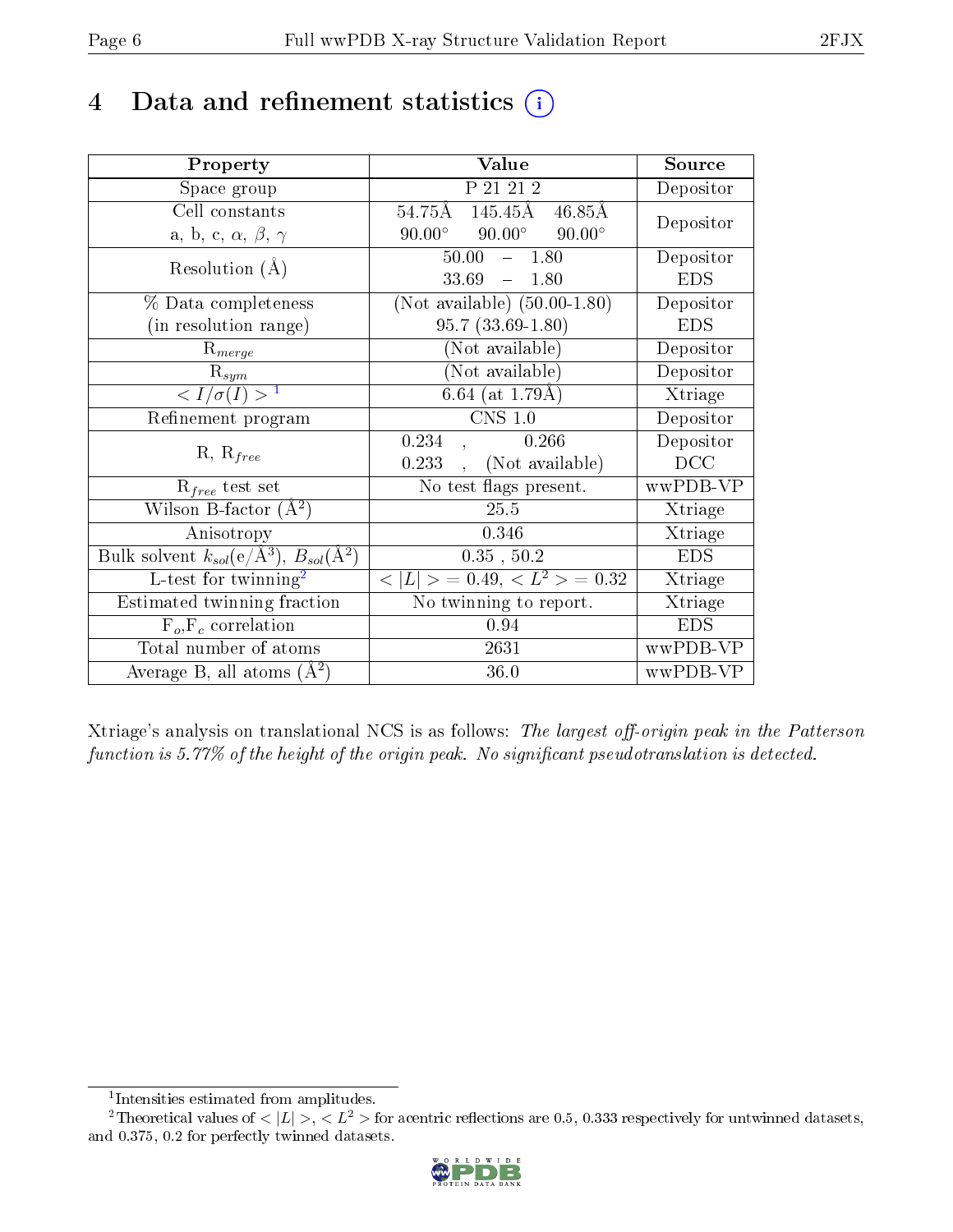# 5 Model quality  $(i)$

## 5.1 Standard geometry  $(i)$

Bond lengths and bond angles in the following residue types are not validated in this section: HXL

The Z score for a bond length (or angle) is the number of standard deviations the observed value is removed from the expected value. A bond length (or angle) with  $|Z| > 5$  is considered an outlier worth inspection. RMSZ is the root-mean-square of all Z scores of the bond lengths (or angles).

| Mol | Chain |             | Bond lengths | Bond angles |             |  |
|-----|-------|-------------|--------------|-------------|-------------|--|
|     |       | <b>RMSZ</b> | $\# Z  > 5$  | RMSZ        | # $ Z  > 5$ |  |
|     | B     | 0.24        | 0/181        | 0.67        | 0/278       |  |
| 2   | G     | 0.23        | 0/182        | 0.69        | 0/278       |  |
| 3   |       | 0.30        | 0/2110       | 0.60        | 0/2877      |  |
| AH  | АH    | 0.29        | /2473        | 0.61        | /3433       |  |

There are no bond length outliers.

There are no bond angle outliers.

There are no chirality outliers.

There are no planarity outliers.

#### $5.2$  Too-close contacts  $(i)$

In the following table, the Non-H and H(model) columns list the number of non-hydrogen atoms and hydrogen atoms in the chain respectively. The H(added) column lists the number of hydrogen atoms added and optimized by MolProbity. The Clashes column lists the number of clashes within the asymmetric unit, whereas Symm-Clashes lists symmetry related clashes.

| Mol |   |      | Chain   Non-H   $H (model)$ | H(added) |    | $Clashes$   Symm-Clashes |
|-----|---|------|-----------------------------|----------|----|--------------------------|
|     |   | 162  |                             | 93       |    |                          |
| 6)  | G | 163  |                             | 91       | 12 |                          |
| ົ   | Α | 2053 |                             | 2065     | 57 |                          |
|     | В | 28   |                             | 17       |    |                          |
|     |   | 215  |                             |          |    |                          |
|     | К |      |                             |          |    |                          |
| h   | G |      |                             |          |    |                          |
|     |   | 2631 |                             | 2266     | 78 |                          |

The all-atom clashscore is defined as the number of clashes found per 1000 atoms (including hydrogen atoms). The all-atom clashscore for this structure is 17.

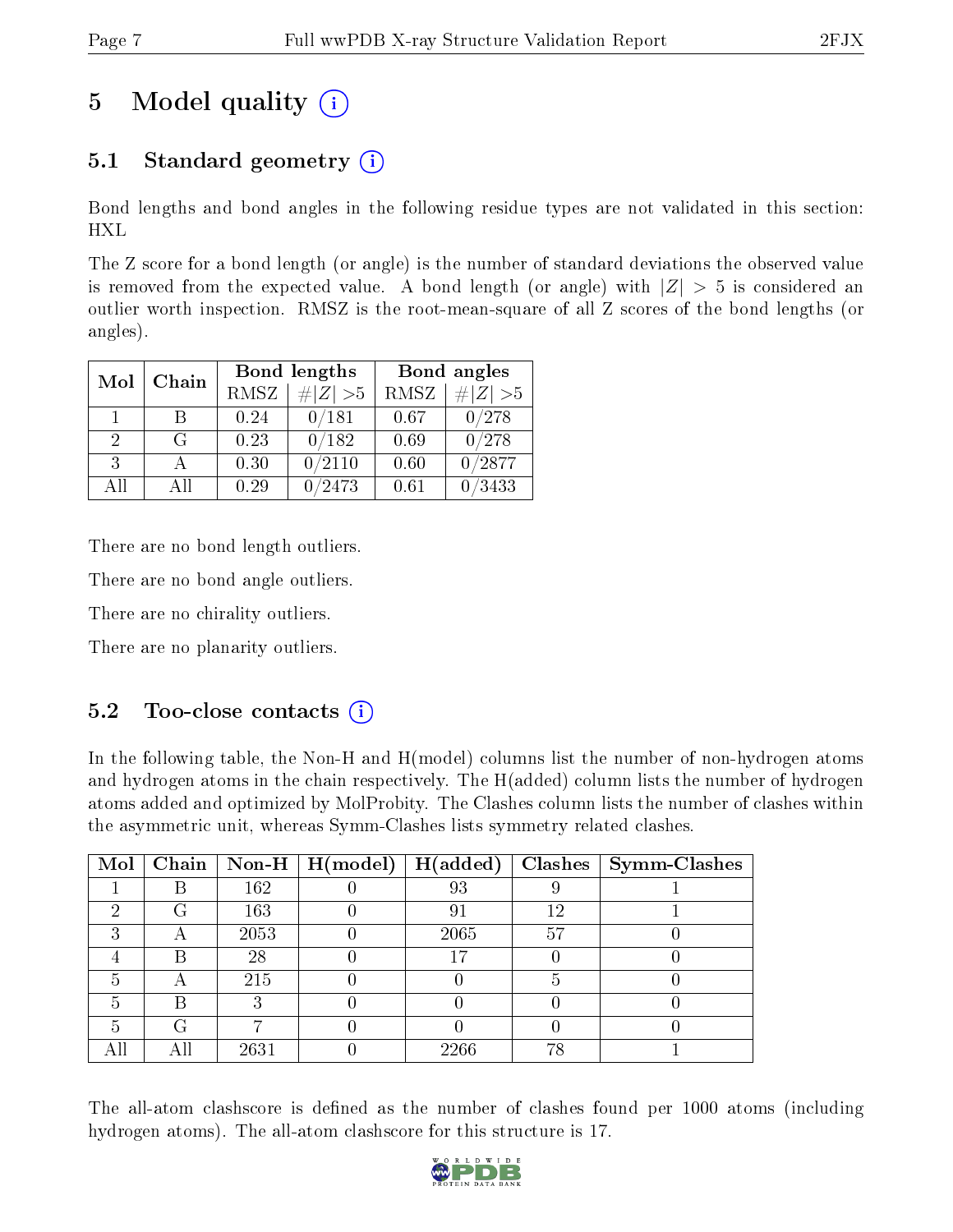|                              |                           | Interatomic    | Clash         |
|------------------------------|---------------------------|----------------|---------------|
| Atom-1                       | Atom-2                    | distance $(A)$ | overlap $(A)$ |
| 3:A:74:ILE:HG23              | 3:A:111:PRO:HG3           | 1.50           | 0.93          |
| 3:A:103:LYS:HB2              | 3:A:104:PRO:HD3           | 1.50           | 0.91          |
| 2:G:14:DA:H2"                | 2:G:15:DA:H5'             | 1.57           | 0.86          |
| 3:A:161:HIS:HD2              | 3:A:163:THR:H             | 1.24           | 0.83          |
| 2:G:11:DT:H2"                | 2:G:12:DT:H5'             | 1.61           | 0.82          |
| 2:G:13:DC:H2"                | 2:G:14:DA:H5'             | 1.64           | 0.78          |
| 1:B:7:DT:H2"                 | 1:B:8:DG:H5"              | 1.70           | 0.74          |
| 1:B:7:DT:H2"                 | 1:B:8:DG:C5'              | 2.20           | 0.71          |
| 3:A:272:LEU:H                | 3:A:278:ARG:HH11          | 1.41           | 0.68          |
| 3:A:218:ILE:HB               | 3:A:229:ALA:HB3           | 1.78           | 0.66          |
| 3:A:161:HIS:CD2              | 3:A:163:THR:H             | 2.12           | 0.65          |
| 2:G:12:DT:H2"                | 2:G:13:DC:H5'             | 1.78           | 0.65          |
| 3:A:277:GLN:O                | 3:A:278:ARG:HB2           | 1.96           | 0.65          |
| 3:A:68:GLN:O                 | 3:A:72:LEU:HD13           | 1.95           | 0.65          |
| 2:G:12:DT:H2"                | 2:G:13:DC:C5'             | 2.28           | 0.64          |
| 2:G:11:DT:H2"                | 2:G:12:DT:C5'             | 2.29           | 0.62          |
| 2:G:14:DA:H2"                | 2:G:15:DA:C5'             | 2.28           | 0.62          |
| 1:B:3:DT:H2"                 | $1:B:4:DG:\overline{H5'}$ | 1.82           | 0.62          |
| 2:G:13:DC:H2"                | 2:G:14:DA:C5'             | 2.30           | 0.61          |
| 3:A:104:PRO:HD2              | 3:A:108:ASP:OD2           | 2.01           | 0.60          |
| 3: A:98: LEU: C              | 3:A:99:LEU:HD12           | 2.22           | 0.60          |
| 3:A:173:ARG:HA               | 3:A:173:ARG:HE            | 1.67           | 0.60          |
| 1:B:7:DT:C2'                 | 1:B:8:DG:H5"              | 2.31           | 0.60          |
| 3:A:61:ILE:HD11              | 3:A:117:GLU:HG3           | 1.84           | 0.59          |
| 3:A:237:GLN:O                | 3:A:241:ARG:HG3           | 2.02           | 0.58          |
| 3:A:26:LEU:O                 | 3:A:26:LEU:HD23           | 2.03           | 0.58          |
| $3:A:274:LY\overline{S:HG2}$ | 3:A:275:GLU:HG3           | 1.84           | 0.58          |
| $3:A:103:LYS:CB$             | 3:A:104:PRO:HD3           | 2.30           | 0.58          |
| 3:A:174:ASP:O                | 3:A:176:GLU:N             | 2.38           | 0.57          |
| 3:A:80:ARG:NH1               | 5:A:413:HOH:O             | 2.38           | 0.56          |
| 3:A:206:ASP:HB3              | 3:A:250:LEU:HD13          | 1.89           | 0.55          |
| 3:A:237:GLN:HG3              | 3:A:241:ARG:HH12          | 1.71           | 0.54          |
| 3:A:174:ASP:C                | 3:A:176:GLU:H             | 2.12           | 0.53          |
| 3:A:103:LYS:HB2              | 3:A:104:PRO:CD            | 2.31           | 0.53          |
| 3:A:99:LEU:HD12              | 3:A:99:LEU:N              | 2.24           | 0.53          |
| 3:A:132:PRO:O                | 3:A:136:LEU:HD23          | 2.10           | 0.52          |
| 2:G:11:DT:H1'                | 2:G:12:DT:HS"             | 1.91           | 0.52          |
| 3:A:80:ARG:HG2               | 3:A:80:ARG:HH11           | 1.73           | 0.52          |
| 3:A:104:PRO:HD2              | 3:A:108:ASP:CG            | 2.30           | 0.51          |
| 3:A:277:GLN:NE2              | 3:A:277:GLN:HA            | 2.25           | 0.51          |

All (78) close contacts within the same asymmetric unit are listed below, sorted by their clash magnitude.

Continued on next page...

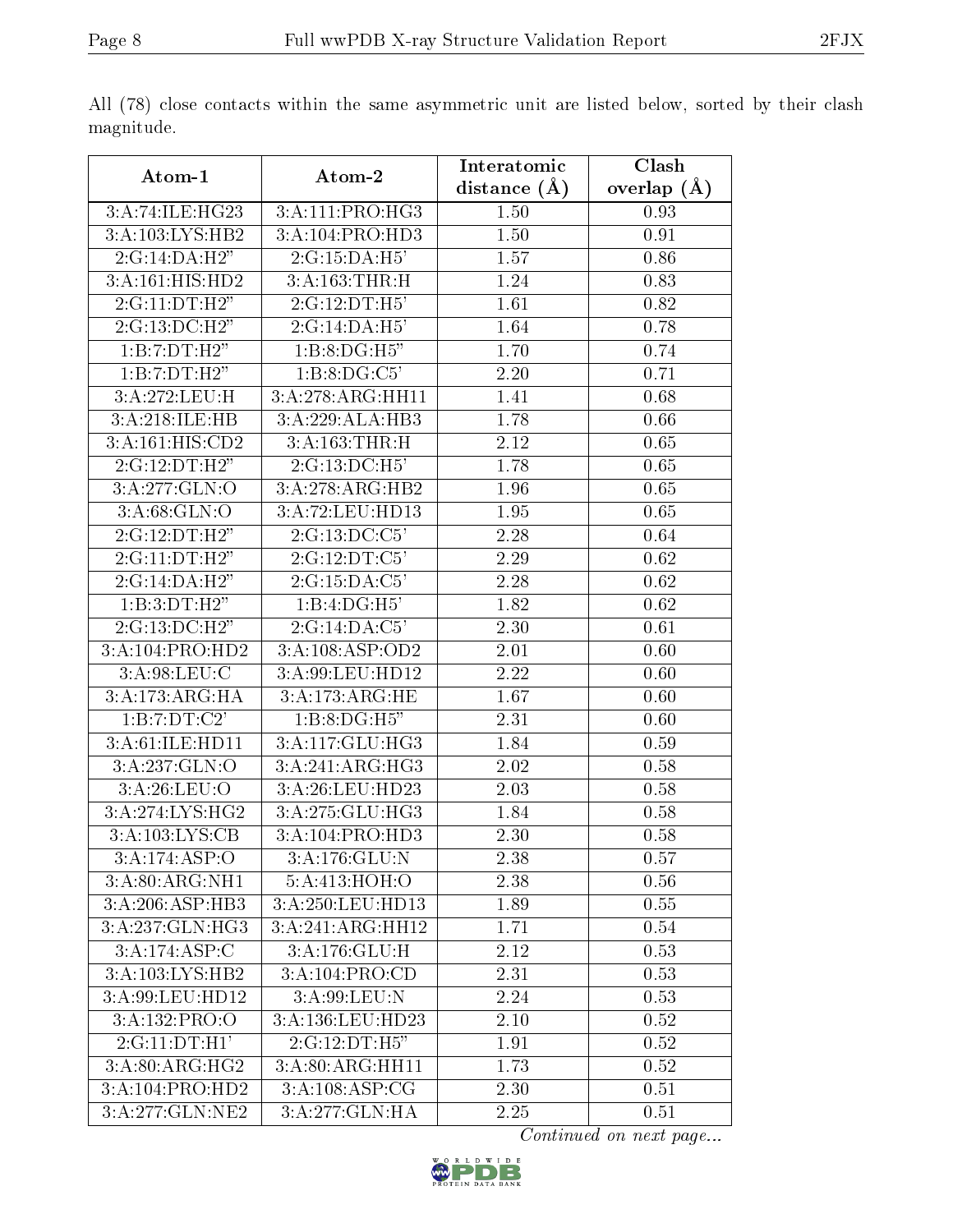| Communa from previous page          |                  | Interatomic       | $\overline{\text{Clash}}$ |
|-------------------------------------|------------------|-------------------|---------------------------|
| Atom-1                              | Atom-2           | distance $(\AA)$  | overlap $(A)$             |
| 3:A:234:LEU:O                       | 3:A:237:GLN:HG2  | 2.10              | 0.51                      |
| 3:A:105:GLY:C                       | 3:A:107:ASN:H    | 2.14              | 0.51                      |
| 2:G:12:DT:H1'                       | 2:G:13:DC:H5"    | 1.93              | 0.50                      |
| 1:B:3:DT:H2"                        | 1:B:4:DG:C5      | 2.43              | 0.49                      |
| 3:A:145:TRP:CH2                     | 3:A:233:GLU:HB2  | 2.47              | 0.49                      |
| 3:A:263:GLN:HG3                     | 5:A:483:HOH:O    | 2.12              | 0.49                      |
| 1:B:7:DT:H2"                        | 1:B:8:DG:H5'     | 1.94              | 0.48                      |
| 3:A:277:GLN:HE21                    | 3:A:277:GLN:HA   | 1.79              | 0.48                      |
| 3:A:57:THR:HG23                     | 5:A:455:HOH:O    | 2.13              | 0.48                      |
| $3:A:102:\overline{\text{LYS:HD2}}$ | 3:A:106:THR:HA   | 1.96              | 0.48                      |
| 1:B:2:DT:H2"                        | 1:B:3:DT:H5'     | 1.96              | 0.47                      |
| 3:A:173:ARG:NH2                     | 3:A:179:ILE:O    | 2.48              | 0.47                      |
| 3:A:277:GLN:O                       | 3:A:278:ARG:CB   | 2.64              | 0.45                      |
| 3:A:75:LYS:HB3                      | 3:A:76:PRO:HD3   | 1.98              | 0.45                      |
| 2:G:10:DA:H2"                       | 2:G:11:DT:C5'    | 2.46              | 0.45                      |
| 3: A:66:MET:HG2                     | 3:A:70:ALA:HB3   | 1.98              | 0.45                      |
| 1:B:1:DC:H2'                        | 1:B:2:DT:H72     | 1.99              | 0.45                      |
| 1:B:6:DA:H2"                        | 1:B:7:DT:C5'     | 2.48              | 0.44                      |
| 2:G:14:DA:H1'                       | 2:G:15:DA:H5"    | 1.99              | 0.44                      |
| 3:A:70:ALA:HB1                      | 3:A:100:PRO:HB3  | 1.99              | 0.44                      |
| 3:A:99:LEU:HA                       | 3:A:100:PRO:HD3  | 1.80              | 0.44                      |
| 3:A:278:ARG:N                       | 5:A:366:HOH:O    | 2.50              | 0.43                      |
| 3: A:57:THR:HG22                    | 5:A:299:HOH:O    | 2.17              | 0.43                      |
| 3:A:237:GLN:CG                      | 3:A:241:ARG:HH12 | 2.32              | 0.42                      |
| 3:A:104:PRO:HD2                     | 3:A:108:ASP:OD1  | 2.19              | 0.42                      |
| 3:A:220:LEU:HD22                    | 3:A:227:LEU:HD23 | 2.01              | 0.42                      |
| 3:A:265:GLN:OE1                     | 3:A:274:LYS:HD2  | 2.20              | 0.42                      |
| 3: A: 102: LYS: CD                  | 3:A:106:THR:HA   | 2.49              | 0.42                      |
| 3:A:103:LYS:CB                      | 3:A:104:PRO:CD   | 2.97              | 0.41                      |
| 3:A:131:ASN:HD21                    | 3:A:134:ASN:ND2  | 2.18              | 0.41                      |
| 3:A:234:LEU:O                       | 3:A:238:GLN:HG3  | 2.20              | 0.41                      |
| 3:A:277:GLN:HE21                    | 3:A:277:GLN:CA   | 2.32              | 0.41                      |
| 3:A:29:PHE:N                        | 3:A:30:PRO:HD3   | 2.36              | 0.41                      |
| 3:A:102:LYS:HD2                     | 3:A:105:GLY:O    | 2.21              | 0.41                      |
| 3:A:41:LEU:HD23                     | 3:A:41:LEU:C     | 2.41              | 0.40                      |
| $3:\overline{A:80:ARG:CG}$          | 3:A:80:ARG:HH11  | 2.34              | 0.40                      |
| $3:$ A:66:MET:O                     | 3:A:71:ARG:NH2   | 2.53              | 0.40                      |
| 3:A:179:ILE:CD1                     | 3:A:183:LEU:HD21 | $2.5\overline{2}$ | 0.40                      |

Continued from previous page...

All (1) symmetry-related close contacts are listed below. The label for Atom-2 includes the symmetry operator and encoded unit-cell translations to be applied.

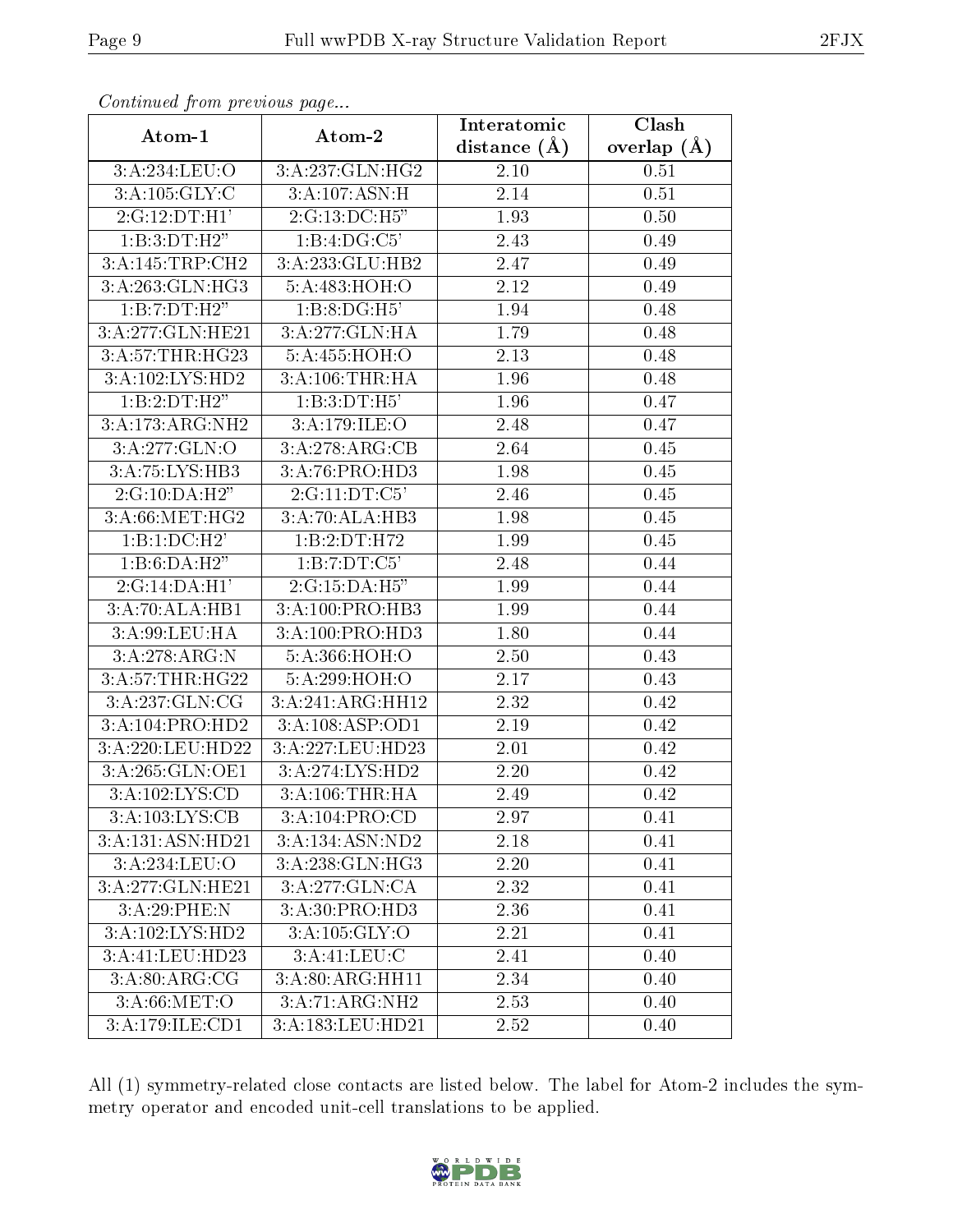| Atom-1       | Atom-2                | Interatomic<br>distance $(A)$ | Clash<br>overlap $(A)$ |
|--------------|-----------------------|-------------------------------|------------------------|
| 1:B:8:DG:O3' | 2:G:9:DC:P[2]<br>7651 | 1.61                          | 0.59                   |

### 5.3 Torsion angles (i)

#### 5.3.1 Protein backbone  $(i)$

In the following table, the Percentiles column shows the percent Ramachandran outliers of the chain as a percentile score with respect to all X-ray entries followed by that with respect to entries of similar resolution.

The Analysed column shows the number of residues for which the backbone conformation was analysed, and the total number of residues.

| $\mid$ Mol $\mid$ Chain | Analysed                                           |  | Favoured   Allowed   Outliers   Percentiles |
|-------------------------|----------------------------------------------------|--|---------------------------------------------|
|                         | $254/255$ (100\%)   236 (93\%)   9 (4\%)   9 (4\%) |  | $3$ 0                                       |

All (9) Ramachandran outliers are listed below:

| Mol | ${\bf Chain}$ | Res | Type       |
|-----|---------------|-----|------------|
| 3   | А             | 104 | <b>PRO</b> |
| 3   | А             | 175 | PRO        |
| 3   | А             | 179 | ILE        |
| 3   | А             | 103 | <b>LYS</b> |
| 3   | A             | 108 | <b>ASP</b> |
| 3   | А             | 176 | GLU        |
| 3   | А             | 181 | <b>GLY</b> |
| 3   |               | 223 | VAL        |
| 3   |               | 106 | $\rm THR$  |

#### 5.3.2 Protein sidechains  $(i)$

In the following table, the Percentiles column shows the percent sidechain outliers of the chain as a percentile score with respect to all X-ray entries followed by that with respect to entries of similar resolution.

The Analysed column shows the number of residues for which the sidechain conformation was analysed, and the total number of residues.

| Mol   Chain | Analysed                       | Rotameric   Outliers   Percentiles |          |          |
|-------------|--------------------------------|------------------------------------|----------|----------|
|             | $225/224$ (100\%)   222 (99\%) |                                    | $3(1\%)$ | 69<br>62 |

All (3) residues with a non-rotameric sidechain are listed below:

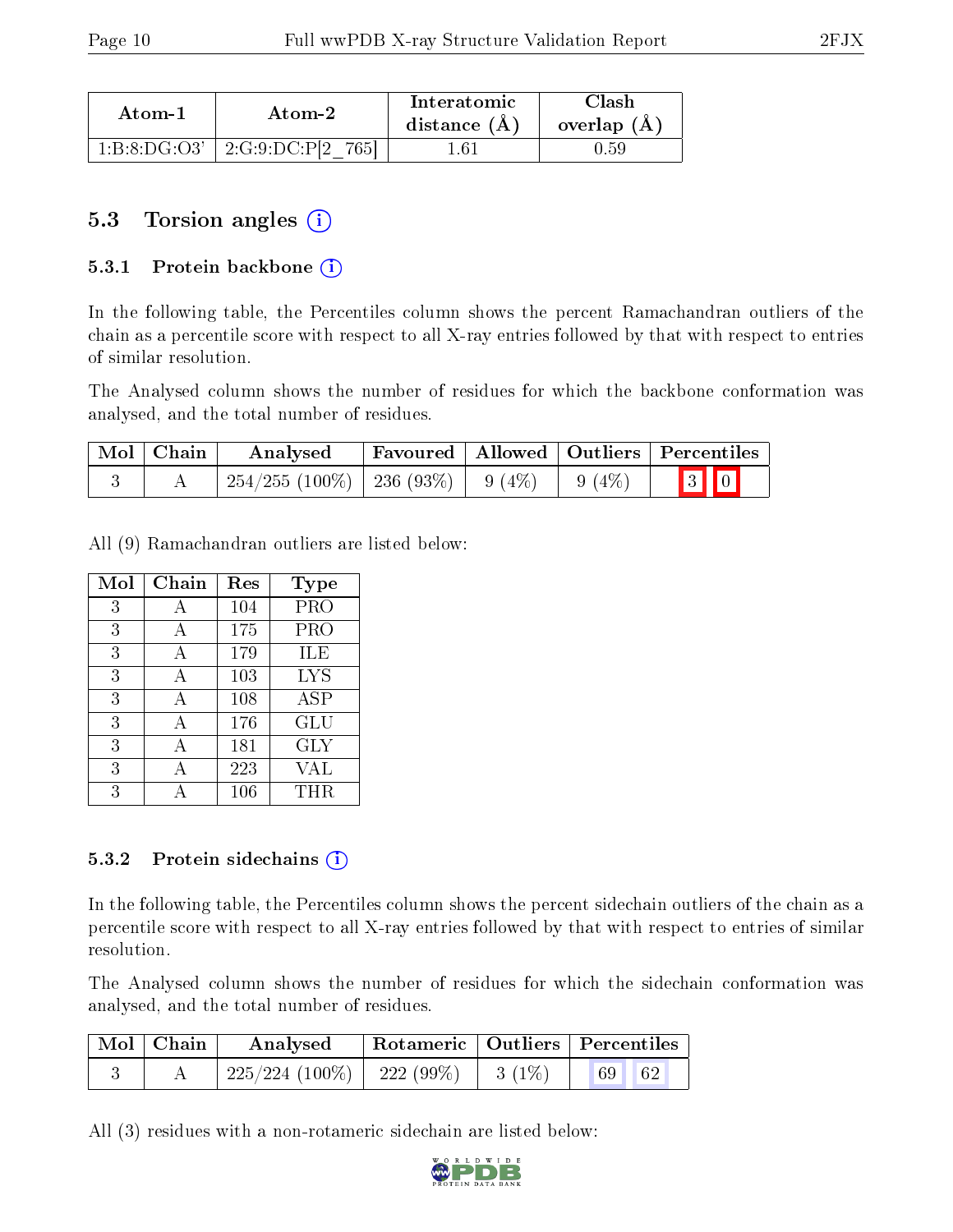| Mol | Chain | Res | Type |
|-----|-------|-----|------|
|     |       |     |      |
|     |       |     |      |
|     |       | 173 | ARG  |

Some sidechains can be flipped to improve hydrogen bonding and reduce clashes. All (11) such sidechains are listed below:

| Mol | Chain | Res | Type         |
|-----|-------|-----|--------------|
| 3   | А     | 31  | GLN          |
| 3   | А     | 77  | HIS          |
| 3   | А     | 84  | <b>GLN</b>   |
| 3   | А     | 134 | <b>ASN</b>   |
| 3   | А     | 144 | <b>GLN</b>   |
| 3   | А     | 161 | HIS          |
| 3   | А     | 190 | GLN          |
| 3   | A     | 213 | GLN          |
| 3   | A     | 237 | <b>GLN</b>   |
| 3   | А     | 245 | <b>GLN</b>   |
| 3   |       | 277 | $_{\rm GLN}$ |

#### 5.3.3 RNA  $(i)$

There are no RNA molecules in this entry.

#### 5.4 Non-standard residues in protein, DNA, RNA chains (i)

There are no non-standard protein/DNA/RNA residues in this entry.

#### 5.5 Carbohydrates (i)

There are no carbohydrates in this entry.

### 5.6 Ligand geometry  $(i)$

1 ligand is modelled in this entry.

In the following table, the Counts columns list the number of bonds (or angles) for which Mogul statistics could be retrieved, the number of bonds (or angles) that are observed in the model and the number of bonds (or angles) that are defined in the Chemical Component Dictionary. The Link column lists molecule types, if any, to which the group is linked. The Z score for a bond length (or angle) is the number of standard deviations the observed value is removed from the

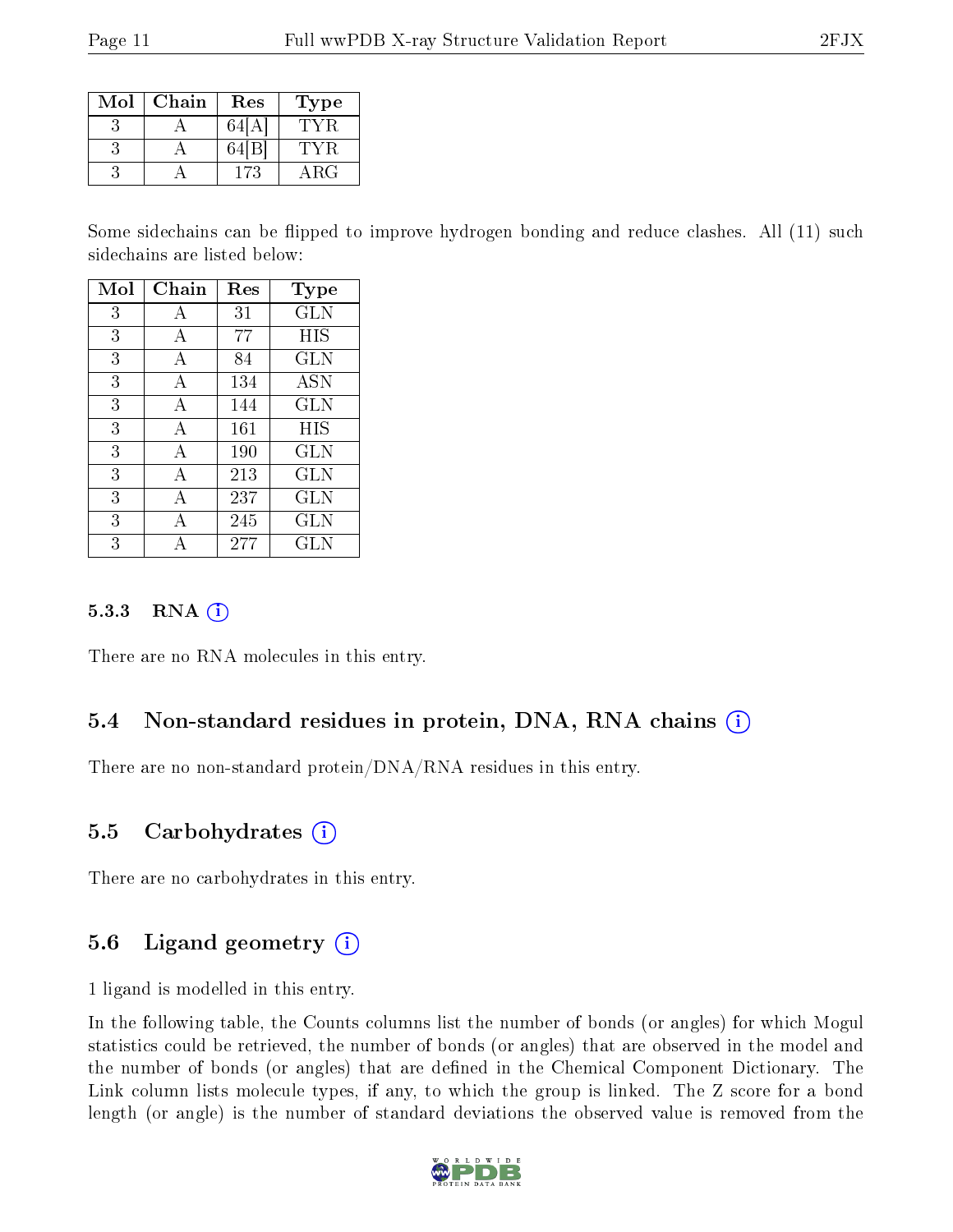expected value. A bond length (or angle) with  $|Z| > 2$  is considered an outlier worth inspection. RMSZ is the root-mean-square of all Z scores of the bond lengths (or angles).

| Mol<br>$\pm$ Chain $^+$<br>Type |                          |               |          | Bond lengths           |                                              |  | Bond angles          |        |
|---------------------------------|--------------------------|---------------|----------|------------------------|----------------------------------------------|--|----------------------|--------|
|                                 | $\vert$ Res $\vert$ Link | $\frac{1}{2}$ |          | RMSZ $\mid \#  Z  > 2$ | Counts   RMSZ $\vert$                        |  | $T^7   \#  Z  > 2$ . |        |
|                                 |                          | 301           | 31,31,31 | 6.71                   | $\left  \frac{26}{683\%} \right $   32,44,44 |  | 2.03                 | 5(15%) |

In the following table, the Chirals column lists the number of chiral outliers, the number of chiral centers analysed, the number of these observed in the model and the number defined in the Chemical Component Dictionary. Similar counts are reported in the Torsion and Rings columns. '-' means no outliers of that kind were identified.

|            |     |                                   | Mol Type Chain Res Link Chirals Torsions Rings |  |
|------------|-----|-----------------------------------|------------------------------------------------|--|
| <b>HXL</b> | 301 | <b>Contract Contract Contract</b> | $\frac{6}{16/16/16}$ $\frac{0}{4/4/4}$         |  |

All (26) bond length outliers are listed below:

| Mol            | Chain                   | Res | <b>Type</b>             | Atoms                       | Z        | Observed $(A)$    | Ideal(A) |
|----------------|-------------------------|-----|-------------------------|-----------------------------|----------|-------------------|----------|
| $\overline{4}$ | $\overline{\mathrm{B}}$ | 301 | HXL                     | $C19-C18$                   | 11.08    | 1.58              | 1.39     |
| $\overline{4}$ | B                       | 301 | HXL                     | $C8-C2$                     | 10.35    | 1.57              | 1.39     |
| 4              | B                       | 301 | $\overline{\text{HXL}}$ | $C3-C2$                     | 10.30    | 1.55              | 1.37     |
| $\overline{4}$ | $\overline{\mathbf{B}}$ | 301 | <b>HXL</b>              | $C20-C19$                   | 10.16    | 1.57              | 1.38     |
| $\overline{4}$ | B                       | 301 | <b>HXL</b>              | C14-C13                     | 10.13    | $1.57\,$          | 1.38     |
| $\overline{4}$ | $\overline{\mathrm{B}}$ | 301 | <b>HXL</b>              | $C7-C8$                     | 9.46     | 1.56              | 1.36     |
| 4              | B                       | 301 | <b>HXL</b>              | C13-C12                     | 9.22     | 1.57              | 1.38     |
| $\overline{4}$ | $\overline{\mathrm{B}}$ | 301 | <b>HXL</b>              | $\overline{\text{C11-C12}}$ | 8.58     | $\overline{1.55}$ | 1.38     |
| $\overline{4}$ | B                       | 301 | <b>HXL</b>              | $C20-C15$                   | 8.54     | 1.55              | 1.38     |
| $\overline{4}$ | B                       | 301 | <b>HXL</b>              | $C7-C6$                     | 8.19     | 1.56              | 1.41     |
| $\overline{4}$ | $\overline{\mathbf{B}}$ | 301 | <b>HXL</b>              | $C3-C4$                     | 7.84     | 1.54              | 1.41     |
| 4              | B                       | 301 | <b>HXL</b>              | $C17-C18$                   | 7.83     | 1.52              | 1.39     |
| $\overline{4}$ | B                       | 301 | <b>HXL</b>              | $C16-C15$                   | 7.30     | 1.53              | 1.38     |
| $\overline{4}$ | B                       | 301 | <b>HXL</b>              | $C14-C9$                    | 6.94     | 1.54              | 1.39     |
| $\overline{4}$ | B                       | 301 | <b>HXL</b>              | $C17-C16$                   | 6.90     | 1.51              | 1.38     |
| $\overline{4}$ | $\overline{B}$          | 301 | HXL                     | $C11-C10$                   | 6.80     | 1.51              | 1.38     |
| $\overline{4}$ | B                       | 301 | <b>HXL</b>              | $C10-C9$                    | $5.15\,$ | 1.50              | 1.39     |
| $\overline{4}$ | $\overline{\mathrm{B}}$ | 301 | <b>HXL</b>              | O1-C12                      | 4.77     | 1.50              | 1.39     |
| $\overline{4}$ | $\, {\bf B}$            | 301 | <b>HXL</b>              | $O1-C15$                    | 4.67     | 1.49              | 1.39     |
| $\overline{4}$ | $\overline{\mathrm{B}}$ | 301 | <b>HXL</b>              | $C18-C21$                   | 4.36     | 1.55              | 1.47     |
| $\overline{4}$ | B                       | 301 | <b>HXL</b>              | $C9-C5$                     | 4.21     | 1.59              | 1.48     |
| 4              | B                       | 301 | <b>HXL</b>              | $C2-C1$                     | 3.65     | 1.54              | 1.47     |
| 4              | $\overline{\mathrm{B}}$ | 301 | <b>HXL</b>              | $C6-C4$                     | 2.47     | 1.50              | 1.42     |
| $\overline{4}$ | B                       | 301 | <b>HXL</b>              | $C5-N4$                     | 2.37     | 1.38              | 1.35     |
| $\overline{4}$ | B                       | 301 | <b>HXL</b>              | $C4-N3$                     | $-2.32$  | 1.31              | 1.38     |
| $\overline{4}$ | $\, {\bf B}$            | 301 | <b>HXL</b>              | $C5-N3$                     | 2.18     | 1.38              | 1.35     |

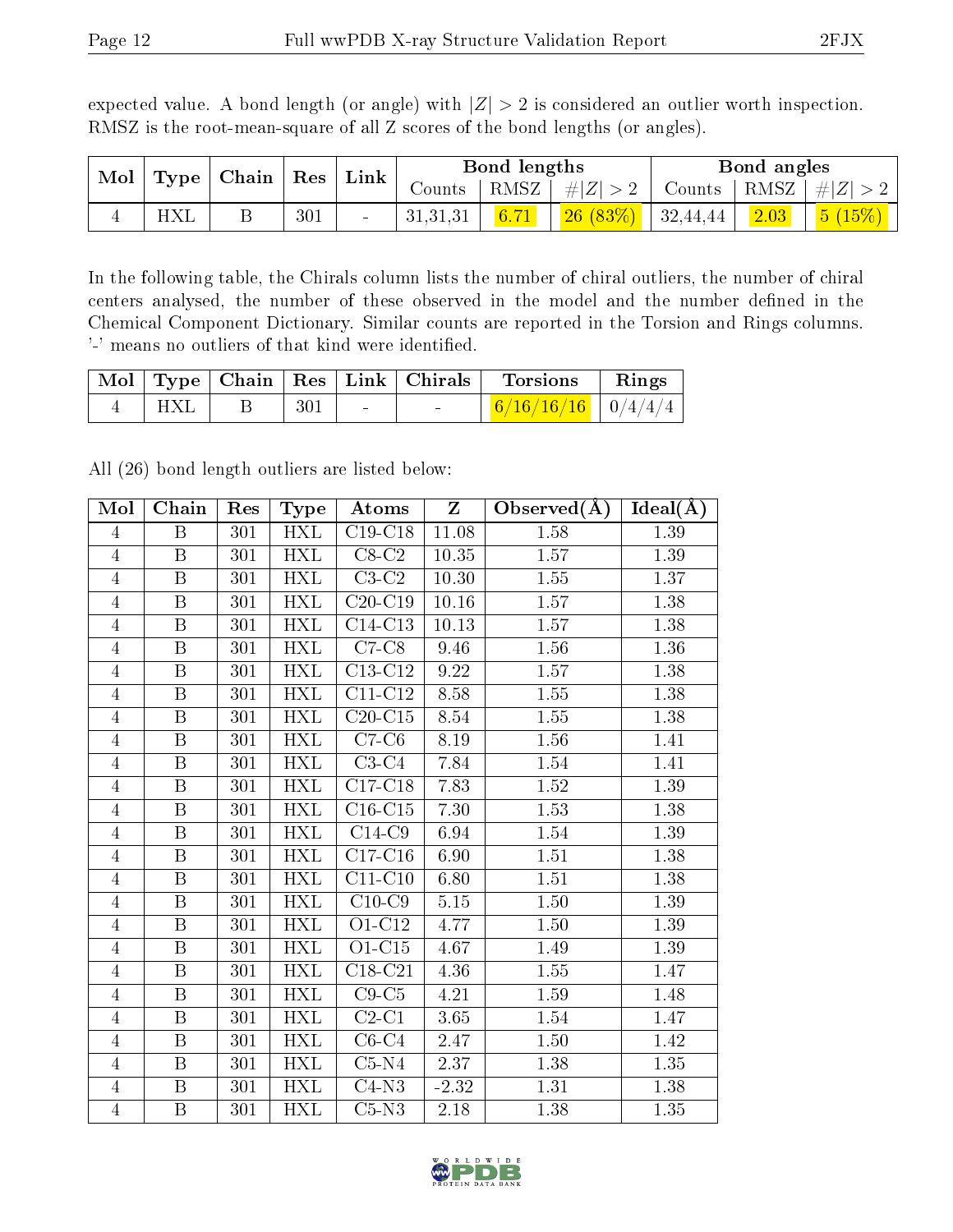| Mol | Chain | Res | Type  | Atoms                                            |         | Observed $(^\circ)$ | Ideal $(°)$ |
|-----|-------|-----|-------|--------------------------------------------------|---------|---------------------|-------------|
|     |       | 301 | HXL   | C <sub>15</sub> -O <sub>1</sub> -C <sub>12</sub> | 8.52    | 138.72              | 118.80      |
|     | B     | 301 | HXL   | C17-C16-C15                                      | 2.75    | 123.10              | 119.73      |
|     | B     | 301 | HXL   | $C5-N3-C4$                                       | 2.66    | 109.06              | 103.78      |
|     | B     | 301 | HXL.  | C13-C12-C11                                      | $-2.35$ | 116.55              | 120.18      |
|     | B     | 301 | H XT. | $C10-C9-C5$                                      | $-2.33$ | 116.83              | 120.79      |

All (5) bond angle outliers are listed below:

There are no chirality outliers.

All (6) torsion outliers are listed below:

| Mol | Chain | Res | <b>Type</b> | Atoms                                                          |
|-----|-------|-----|-------------|----------------------------------------------------------------|
|     |       | 301 | <b>HXL</b>  | N <sub>2</sub> -C <sub>1</sub> -C <sub>2</sub> -C <sub>3</sub> |
|     |       | 301 | <b>HXL</b>  | $N2$ -C1-C2-C8                                                 |
|     |       | 301 | HXL         | C17-C18-C21-N6                                                 |
|     |       | 301 | <b>HXL</b>  | $C19-C18-C21-N6$                                               |
|     |       | 301 | HXL         | C17-C18-C21-N5                                                 |
|     |       | 301 | <b>HXI</b>  | $C19-C18-C21-N5$                                               |

There are no ring outliers.

No monomer is involved in short contacts.

The following is a two-dimensional graphical depiction of Mogul quality analysis of bond lengths, bond angles, torsion angles, and ring geometry for all instances of the Ligand of Interest. In addition, ligands with molecular weight > 250 and outliers as shown on the validation Tables will also be included. For torsion angles, if less then 5% of the Mogul distribution of torsion angles is within 10 degrees of the torsion angle in question, then that torsion angle is considered an outlier. Any bond that is central to one or more torsion angles identified as an outlier by Mogul will be highlighted in the graph. For rings, the root-mean-square deviation (RMSD) between the ring in question and similar rings identified by Mogul is calculated over all ring torsion angles. If the average RMSD is greater than 60 degrees and the minimal RMSD between the ring in question and any Mogul-identified rings is also greater than 60 degrees, then that ring is considered an outlier. The outliers are highlighted in purple. The color gray indicates Mogul did not find sufficient equivalents in the CSD to analyse the geometry.

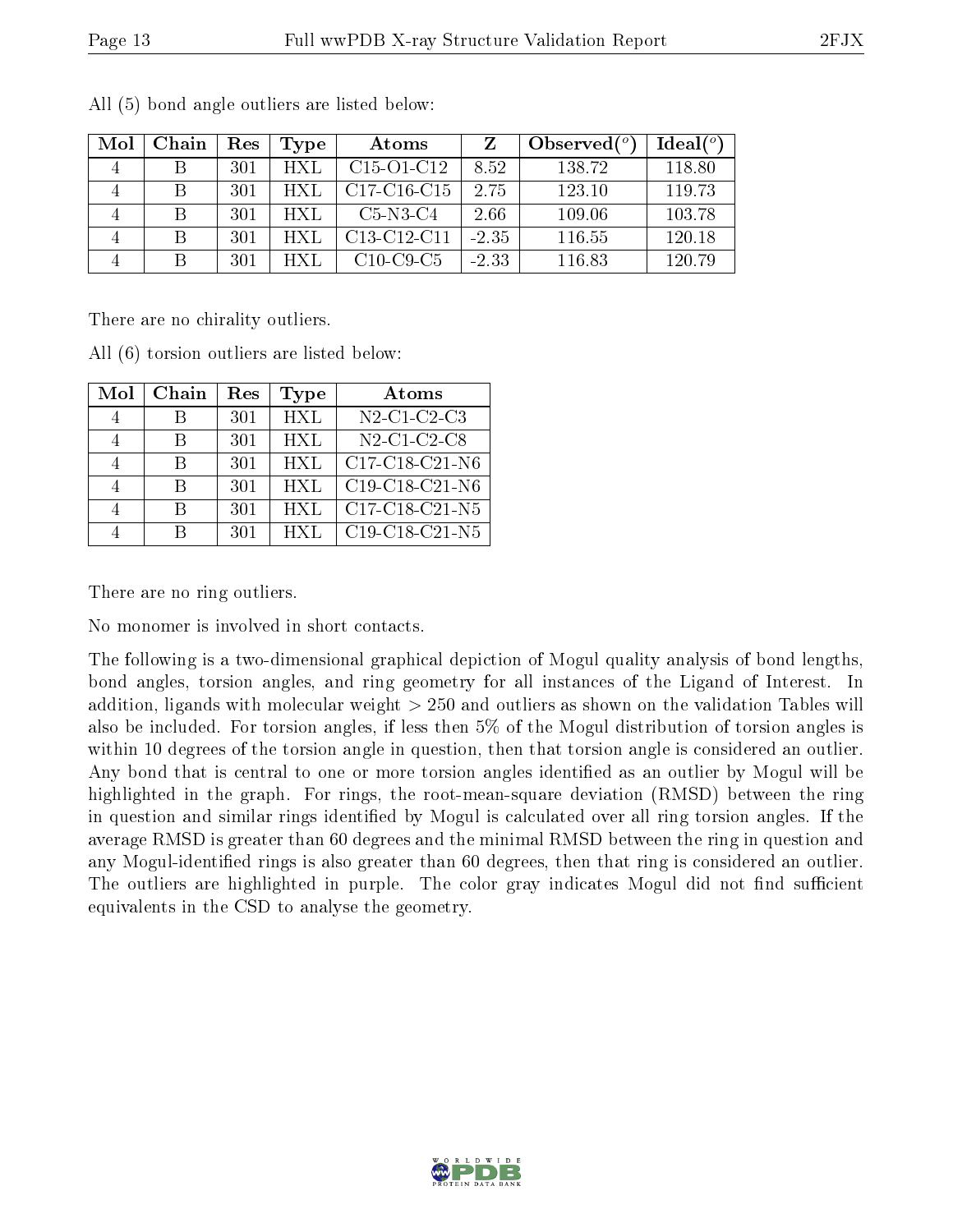

## 5.7 [O](https://www.wwpdb.org/validation/2017/XrayValidationReportHelp#nonstandard_residues_and_ligands)ther polymers (i)

There are no such residues in this entry.

### 5.8 Polymer linkage issues (i)

There are no chain breaks in this entry.

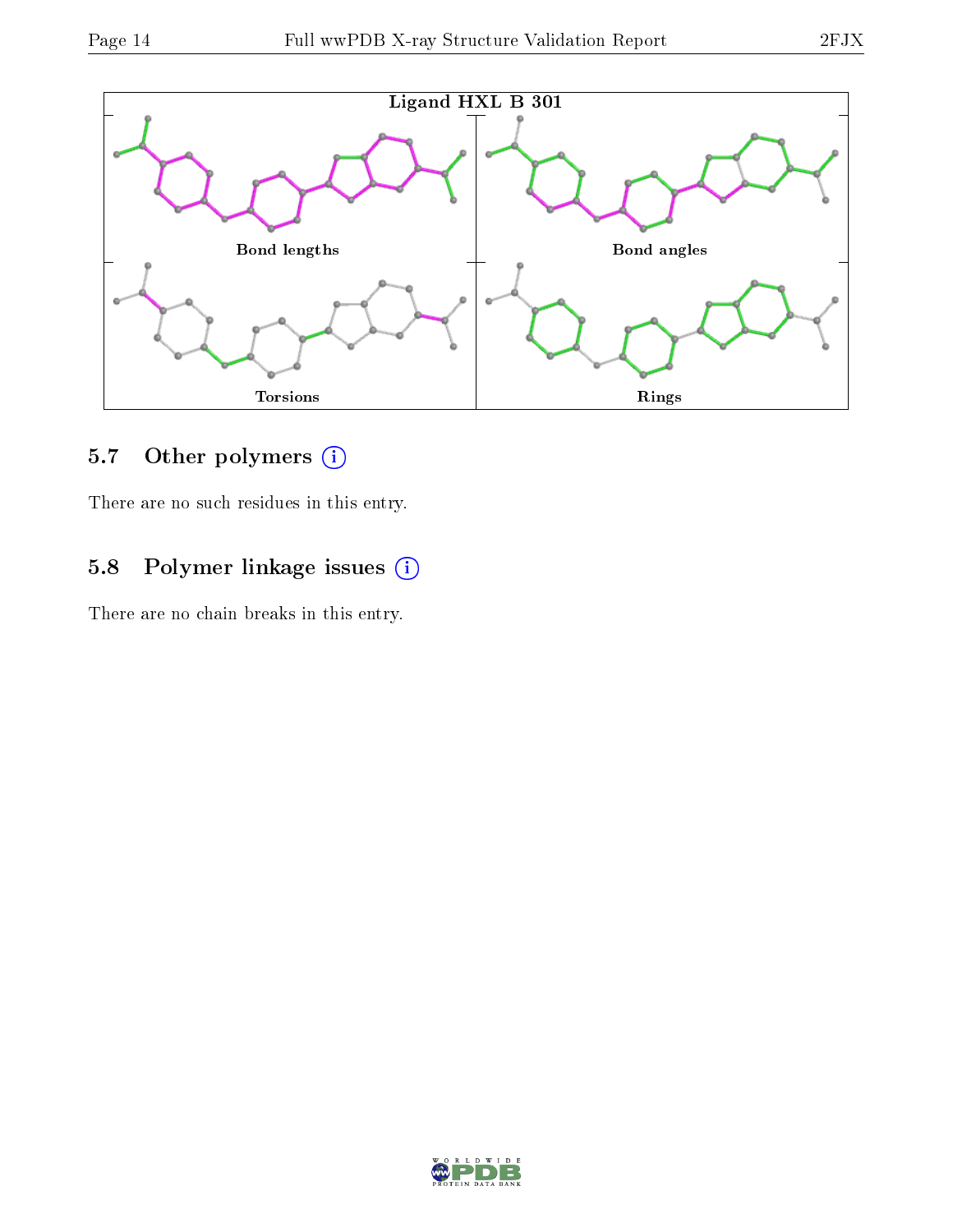# 6 Fit of model and data  $(i)$

## 6.1 Protein, DNA and RNA chains  $(i)$

In the following table, the column labelled  $#RSRZ> 2'$  contains the number (and percentage) of RSRZ outliers, followed by percent RSRZ outliers for the chain as percentile scores relative to all X-ray entries and entries of similar resolution. The OWAB column contains the minimum, median,  $95<sup>th</sup>$  percentile and maximum values of the occupancy-weighted average B-factor per residue. The column labelled ' $Q< 0.9$ ' lists the number of (and percentage) of residues with an average occupancy less than 0.9.

| Mol | Chain | Analysed         | ${ <\hspace{-1.5pt}{\mathrm{RSRZ}} \hspace{-1.5pt}>}$ | $\#\text{RSRZ}\text{>2}$                  | $OWAB(A^2)$<br>Q <sub>0.9</sub> |  |
|-----|-------|------------------|-------------------------------------------------------|-------------------------------------------|---------------------------------|--|
|     |       | $8/8$ (100\%)    | 0.57                                                  | 100<br>$\vert$ 100 $\vert$                | 45, 52, 53, 56                  |  |
| 2   | G     | $8/8$ (100\%)    | 0.65                                                  | 100<br>100                                | 28, 54, 62, 63                  |  |
| 3   |       | $255/255(100\%)$ | 1.03                                                  | 34 (13%) $3$<br>$\boxed{2}$               | 15, 29, 68, 84                  |  |
| All | All   | $271/271(100\%)$ | 1.01                                                  | 34 $(12\%)$<br>$ 2\rangle$<br>$ 3\rangle$ | 15, 30, 68, 84                  |  |

All (34) RSRZ outliers are listed below:

| Mol            | Chain              | Res              | Type                    | <b>RSRZ</b>       |  |
|----------------|--------------------|------------------|-------------------------|-------------------|--|
| $\overline{3}$ | $\boldsymbol{A}$   | 179              | ILE                     | 14.3              |  |
| $\overline{3}$ | $\overline{\rm A}$ | $\overline{1}75$ | PRO                     | 13.0              |  |
| $\overline{3}$ | $\overline{\rm A}$ | $105\,$          | <b>GLY</b>              | 12.2              |  |
| $\overline{3}$ | $\overline{A}$     | 106              | <b>THR</b>              | $\overline{11.0}$ |  |
| $\overline{3}$ | $\overline{A}$     | 177              | <b>MET</b>              | 9.0               |  |
| $\overline{3}$ | $\overline{\rm A}$ | 104              | PRO                     | $\overline{8.3}$  |  |
| $\overline{3}$ | $\overline{\rm A}$ | 180              | <b>SER</b>              | 6.0               |  |
| $\overline{3}$ | $\overline{\rm A}$ | 108              | <b>ASP</b>              | $5.9\,$           |  |
| $\overline{3}$ | $\overline{A}$     | 176              | GLU                     | 5.6               |  |
| $\overline{3}$ | $\overline{\rm A}$ | 107              | <b>ASN</b>              | 4.9               |  |
| $\overline{3}$ | $\overline{A}$     | 178              | $\overline{\text{GLY}}$ | 4.8               |  |
| $\overline{3}$ | $\overline{\rm A}$ | 103              | LYS.                    | 4.7               |  |
| $\overline{3}$ | $\overline{\rm A}$ | 234              | LEU                     | 4.6               |  |
| $\overline{3}$ | $\overline{\rm A}$ | 99               | <b>LEU</b>              | 4.1               |  |
| $\overline{3}$ | $\overline{\rm A}$ | 100              | PRO                     | 4.0               |  |
| $\overline{3}$ | $\overline{\rm A}$ | $\overline{26}$  | <b>LEU</b>              | $\overline{3.7}$  |  |
| $\overline{3}$ | $\overline{\rm A}$ | $\overline{102}$ | LYS.                    | 3.6               |  |
| $\overline{3}$ | $\overline{A}$     | $\overline{25}$  | <b>TRP</b>              | $\overline{3.5}$  |  |
| $\overline{3}$ | $\overline{\rm A}$ | 173              | $\rm{ARG}$              | 3.5               |  |
| $\overline{3}$ | $\overline{\rm A}$ | 174              | <b>ASP</b>              | $3.4\,$           |  |
| $\overline{3}$ | $\overline{A}$     | 24               | <b>THR</b>              | 3.3               |  |
| $\overline{3}$ | $\overline{\rm A}$ | 64[A]            | <b>TYR</b>              | $\!3.2\!$         |  |
| $\overline{3}$ | A                  | 36               | THR                     | 3.1               |  |

Continued on next page...

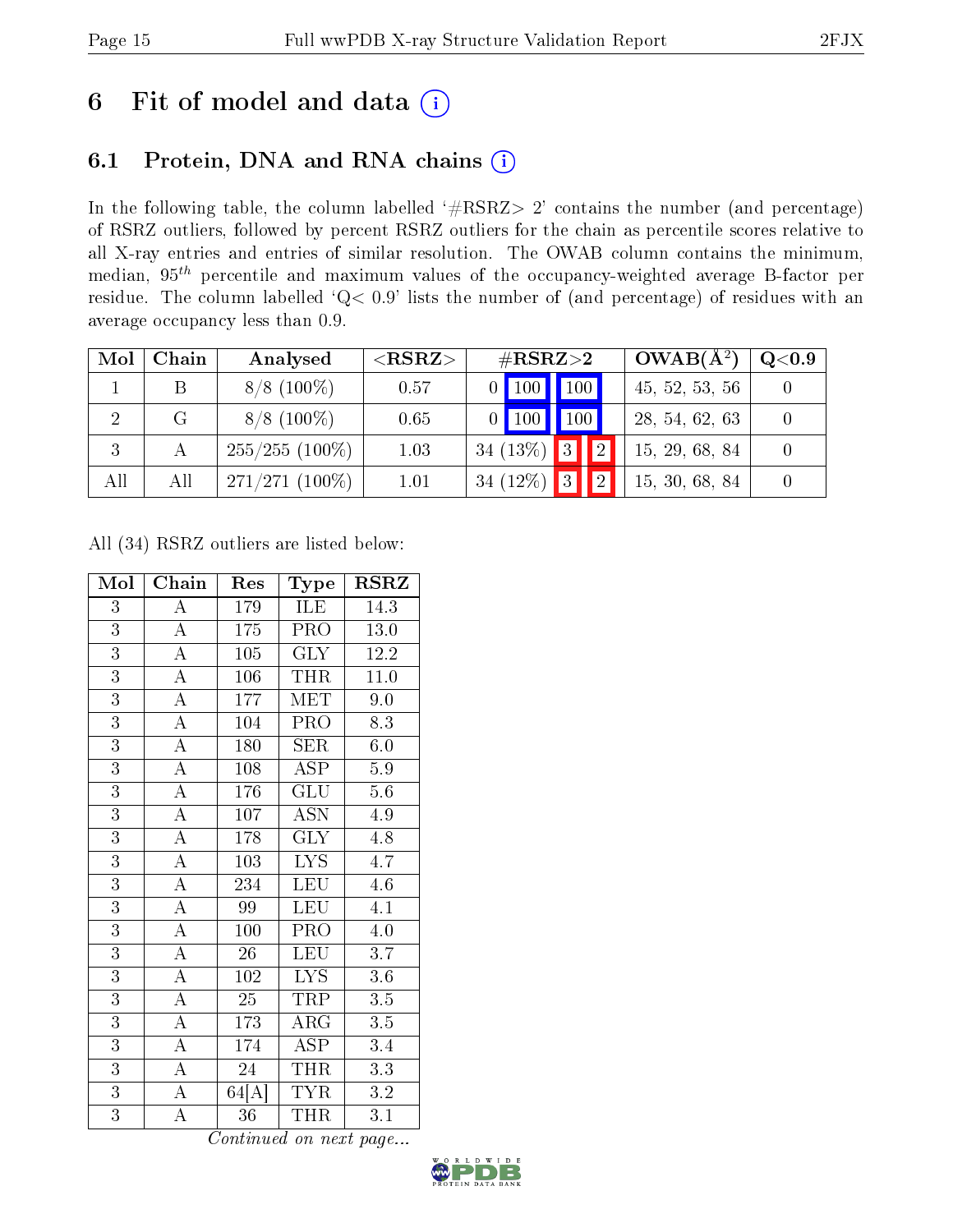| Mol | Chain | Res | <b>Type</b> | $_{\rm RSRZ}$ |
|-----|-------|-----|-------------|---------------|
| 3   | А     | 275 | GLU         | 3.0           |
| 3   | А     | 110 | $\rm{ARG}$  | 3.0           |
| 3   | А     | 278 | $\rm{ARG}$  | 2.8           |
| 3   | А     | 30  | PRO         | 2.5           |
| 3   | А     | 27  | SER.        | 2.4           |
| 3   | А     | 231 | THR         | 2.4           |
| 3   | A     | 207 | LEU         | 2.3           |
| 3   | А     | 109 | TYR         | 2.2           |
| 3   | А     | 241 | $\rm{ARG}$  | 2.2           |
| 3   | А     | 38  | <b>GLY</b>  | 2.1           |
| 3   | А     | 29  | PHE         | 2.1           |

Continued from previous page...

#### 6.2 Non-standard residues in protein, DNA, RNA chains (i)

There are no non-standard protein/DNA/RNA residues in this entry.

### 6.3 Carbohydrates (i)

There are no carbohydrates in this entry.

### 6.4 Ligands  $(i)$

In the following table, the Atoms column lists the number of modelled atoms in the group and the number defined in the chemical component dictionary. The B-factors column lists the minimum, median,  $95<sup>th</sup>$  percentile and maximum values of B factors of atoms in the group. The column labelled  $Q < 0.9$ ' lists the number of atoms with occupancy less than 0.9.

|     |  |                      |                                                      | $\mid$ Mol $\mid$ Type $\mid$ Chain $\mid$ Res $\mid$ Atoms $\mid$ RSCC $\mid$ RSR $\mid$ B-factors(A <sup>2</sup> ) $\mid$ Q<0.9 |  |
|-----|--|----------------------|------------------------------------------------------|-----------------------------------------------------------------------------------------------------------------------------------|--|
| HXL |  | $301$   28/28   0.59 | $\begin{array}{c} \begin{array}{c} \end{array}$ 0.37 | 77,80,82,82                                                                                                                       |  |

The following is a graphical depiction of the model fit to experimental electron density of all instances of the Ligand of Interest. In addition, ligands with molecular weight  $> 250$  and outliers as shown on the geometry validation Tables will also be included. Each fit is shown from different orientation to approximate a three-dimensional view.